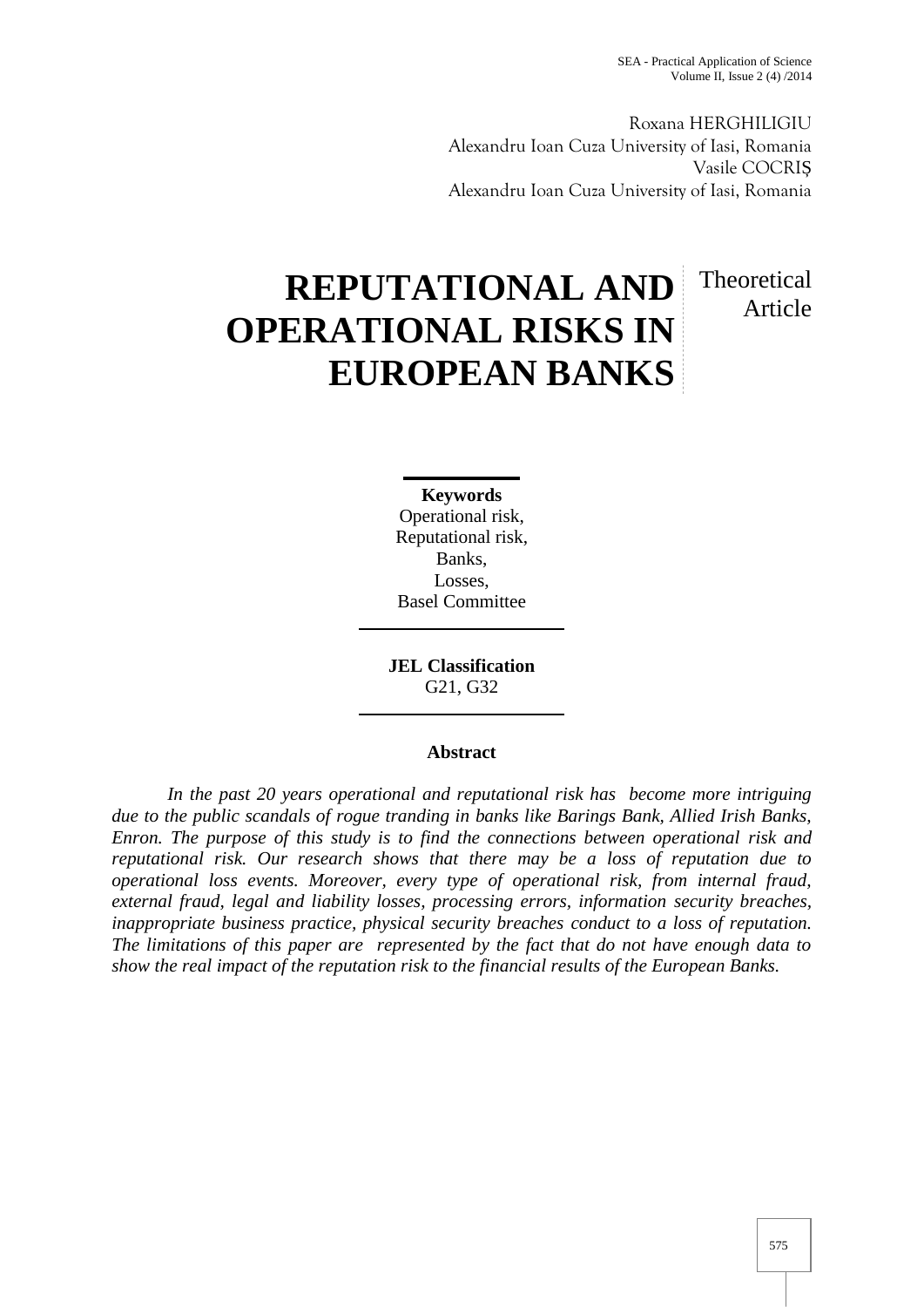#### **Introduction**

Reputation in business has never been more noteworthy. Nowadays companies have much more to lose due to a bad reputation because any time a lawyer, a journalist or an upset client may disclose negative things about the company. This unfavorable information about the organization may lead to a loss of share value and penalties. The price of a bad reputation is preponderant. Moreover, an organization may have a loss of share value, lawsuits, consumer boycotts. Furthermore, employees may pay for their bad reputation even with their liberty. For instance, rogue traders as Nick Leeson from Barings Bank and Jerome Kerviel from Societe General were imprisoned for their frauds of \$1 billion and  $\bigoplus$  9 billion. To this extent, it is clear that there were managers, executives, board members, investors who did not know what happened in their company untill it was too late and the losses were colossal. Thus it is important to know and to manage operational and reputational risk. These two risks are difficult to measure and to prevent. Trying to prevent these types of risk is foolish because it would mean that a company should give up on its employees, clients, processes and even on their computers. In this circumstances a profitable company would not exist.

There is a great interest in researching reputational and operational risk in financial institutions. An amount of literature exists on this subject. Some of the academic authors interested in reputational and operational risk are: Dale Neef (Neef, 2003), Judy Larkin (Larkin, 2003), Phillip Sturm (Sturm, 2013), , Cummins, Cristopher &Ran (Cummins, Cristopher, & Ran, 2006), De Fountnouvelle and Jason (de Fontnouvelle & Jason, 2005), Roland, Hubner and Plunus (Roland, Hubner, & Plunus, 2010).

In Section 2 we present reputational risk and the possible causes which may have a great impact on the loss of reputation, and thus, on the financial returns of the company.

In Section 3 we study operational risk, more precisely the types of operational risks which have a percussion on the reputation of a bank.

In Section 4 we show the impact of operational losses on reputation and on the firnancial performance of the European Banks.

# **Reputational risk**

One of the most accepted definition of reputational risk is the definition established by the Basel Committee on Banking Supervision (Basel Committe on Banking Supervision;, 2009):

''Reputational risk can be defined as the risk arising from negative perception on the part of customers, counter parties, shareholders, investors, debt holders, market analysts, other relevant parties or regulators, that can adversely affect a bank's ability to maintain existing, or establish, new

business relationships and continued access to sources of funding (e.g. through the inter-bank or securitisation markets)."

Garry Honey (Honey, 2009) identified six causes of reputational risk: legal, ethical, executive, operations, associations and environment. **Ethical**

Ethical risks involve the relationship between companies, different departments and business units and they disclose different values, and that discrepancy puts the entire department at a reputational risk. If this department and business units do not have the same values as the entire organisation, it may increase the risk of reputation because they do not have the same organisational behaviour as the other departments.

#### **Association**

Association risk or external risk refers to the relation between two or more companies. This may be a contamination risk and their actions may affect the reputation. The principles of the employees, employers and companies with whom we work may not be adjusted to our values and that may affect the reputation of our company. Sometimes the values may be so different that it creates a collision between them. This discrepancy must be labeled as a reputation risk.

**Legal**

Legal risk is the risk imposed by an external regulator. If a company has to pay penalties because a client complained about the quality of our product, this may affect the reputation of the company. The other clients will think that the company is a defrauder. Consequently, the clients or the potential company will not want to have any transaction with such an organization. Correspendingly, there will be a reputationl risk with severe impact on the profitability of the company in discussion.

**Executive**

The executive risk refers to the senior management decision making. If senior management changes the strategy of the company in a negative way, these may lead to loss of reputation. For instance, if senior management decides to dismiss a large number of employees, it will mean that the company has financial problems. Moreover, if this company is a commercial bank the clients will want to withdraw their money from that financial institution.

## **Operations**

Operations risk refer to middle management functional activity. This risk is frequent in production and delivery channels where a mistake is made in the construction process. Furthermore, the consumers will remember that the quality of the products purchased now is not the same with the one's of the product purchased in the past. Consequently, it will be registered as reputational risk, because clients will not purchase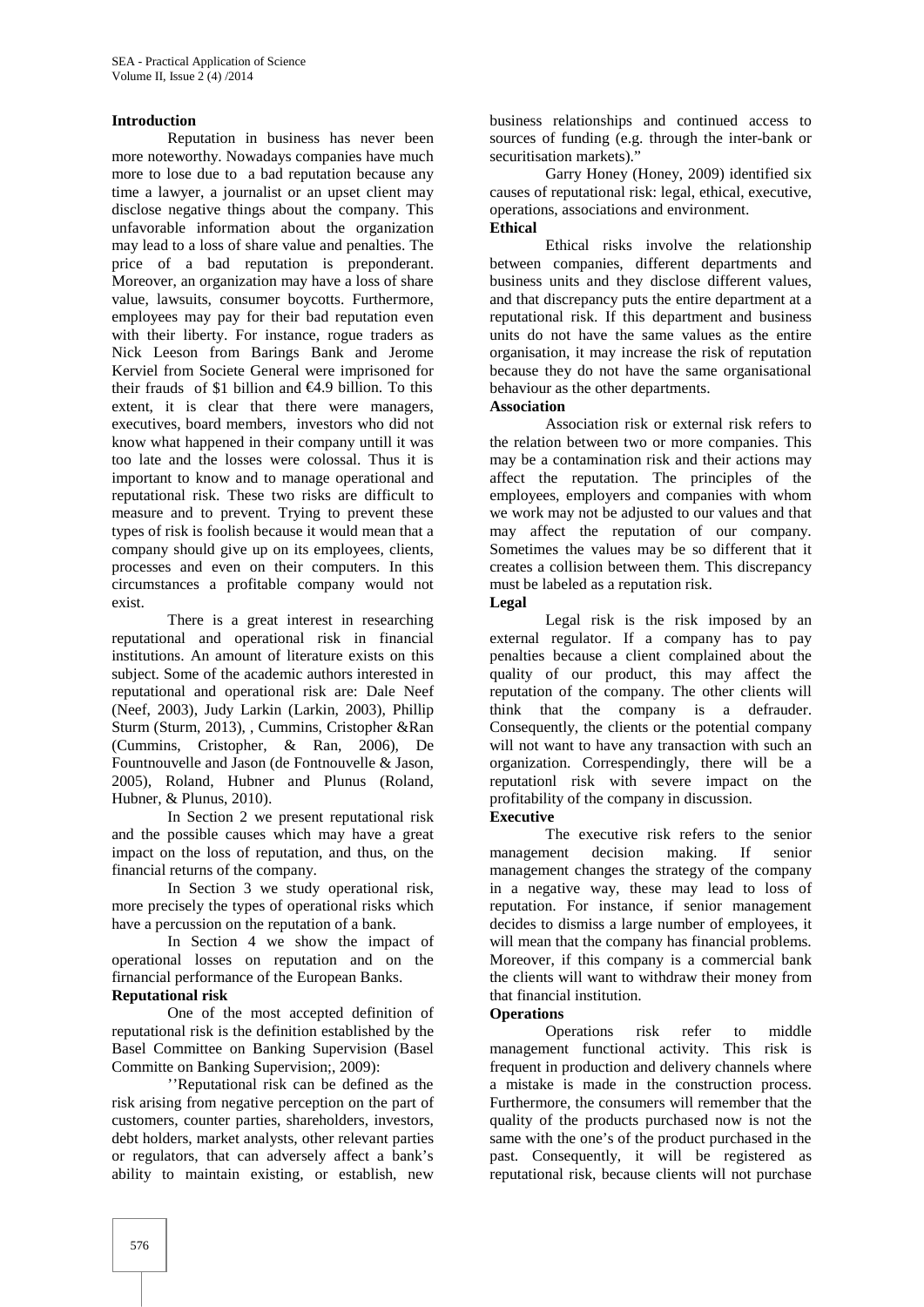the products from that company in the future because they will assume that the company has a low quality product.

#### **Environment**

Environment risk refers to commercial or physical impact. For instance, a company from The United States of America opens an agency in Japan. It will face a reputational risk, if the managers will not take into consideration the culture of clients from Japan. Another environment risk is a hurricane or a fire. If the company is forced to close its business because the company does not have an insurance, it will lead to a major reputation loss.

### **Operational risk**

Operational risk is unique. ''It is defined by numerous international sources, including government agencies, quasi-governmental bodies, professional organizations, and consulting firms" (Dickstein & Flast, 2009). All of them define operational risk as the Basel Committee on Banking Supervision, which defines operational risk as: ''the risk of loss resulting from inadequate or failed internal processes, people, and systems or from external events'' (Basel Committee on Banking Supervision, 2006).

The typical forms of operational risk are: internal fraud, external fraud, legal and liability losses, noncompliance with regulations, processing errors, information security breaches, inappropriate business practice, disaster recovery and business continuity, physical security breaches.

# **Internal fraud**

One of the most common internal fraud is the act of rubbery made by the employees. One may make mistakes in putting the clients' funds in the wrong bank account. Other internal frauds are employee extortion, the international misconduct of the assets of the organization, incorrect pricing inventory. The internal frauds may conduct to a bad reputation, if they are made public.

### **External fraud**

One of the most common external fraud is made by people who are not clients of the bank. They commit robbery and let the banks and their clients without funds. This kind of fraud may lead to a loss of reputation because they imply that the banks do not invest in protection system and security.

### **Legal and liability losses**

In Europe the lawsuit against banks has the propensity to be very common. Moreover, litigation is very expensive for the companies, even if the company made it all by the book. By all means there may be lawsuits because the company did not have a compensation system in accordance with emplyee performances, or employees who should be promoted do not receive a better position in the company. All this may generate a reputation loss. Qualified people will not want to work in that company because they do not consider they will be apreciated there, and clients would not want to buy products from the company because they will think that there are unqualified employees and low quality products and servicies.

# **Physical security breaches**

A company should ensure the safety of its client and employees. It should have secure doors and windows to prevent external theft or even the injury or murderer of their clients and employees. Moreover, it should have insurance for natural disasters and for fire, flood. If a company does not have an insurance to protect its goods, employees, and clients, it will suffer a reputation loss if that negative events take place.

#### **Information security breaches**

One of the most frequent information security breaches is made by hackers. A simple loss of a tablet, a phone or a laptop that stores a client data. Another information breach is the loss of paper which contains information about the client or about the company. Moreover, this type of information may lead to identity theft. Furthermore, clients may lose all their money from the bank accounts and they could do nothing to recover their money. This kind of action unequivocally conducts to a reputational risk.

# **Innapropriate business practice**

The most important inappropriate business practice is the way employees treat the clients of the company and how they manage the business. It is important that employees do not make false advertising, to behave in an inadequate manner with the clients or to sell inappropriate products. It is significant the way the front-desk employees communicate with the clients and how they make them feel that they could get the services and the products that are best for them. If a client does not feel safe and does not like the employee of the company, they will make a bad reputation to the institution.

#### **The impact of the operational losses on reputational risk in European Banks**

In section 3 we observe that operational risk has an impact on reputational risk. Unfortunately, there is little literature on the impact of operational risk on reputational risk in the financial industry.

De Fountnouvelle and Jason study the stock market reaction to operational losses. They have analysed 115 operational loss events materialized in financial institutions in the period 1974-2004. Their results show that the market value decreases twice as much as the rate of operational losses when this loss is due to internal fraud and in the case of the external fraud the reduction of the rate of market value is the same as the increase of the rate of operational losses. They deduce that losses as a result of internal fraud have